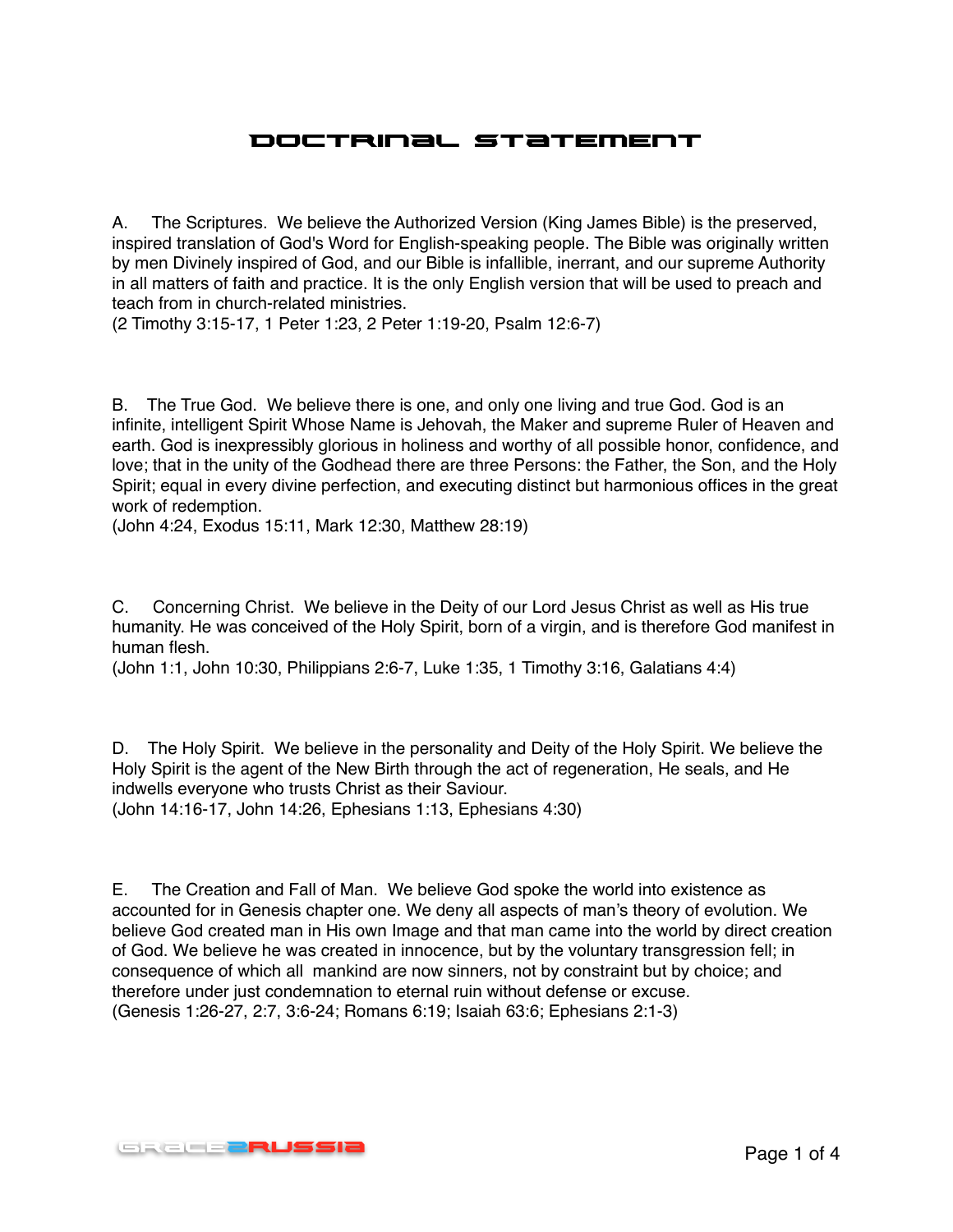F. The Way of Salvation. We believe the salvation of a sinner is wholly of Christ, in His death (with the shedding of His precious blood), His burial, and His resurrection. (Ephesians 2:8, John 3:16, 1 Peter 1:18-19, 1 Corinthians 15:4)

G. Justification. We believe justification includes pardon of sin, the promise of eternal life, and such is ours by virtue of faith in Christ's perfect righteousness freely imparted to us from God. (Romans 5:8-9, Acts 13:38-39, Romans 4:25)

H. Regeneration. We believe that, because of Adam's fall, all mankind is guilty of sin and is condemned. Therefore, we must be born again to be regenerated (Romans 5:12). The evidence of regeneration is a transformed life because of the presence of the Holy Spirit, Who comes to dwell within the believer at conversion.

(2 Corinthians 5:17, Romans 6:22)

I. Sanctification. We believe sanctification to be threefold. First, a person is sanctified (set apart) the very moment he accepts Christ as his Saviour. Second, sanctification is a process – growing in grace and in the knowledge of our Lord and Saviour by means of Bible study, prayer, witnessing, and self-examination. Third, one day, we shall be completely changed in Heaven into a body like that of the body of Christ. Our understanding of sanctification is to be distinguished from the Holiness doctrine of "sinless perfection." (1 Corinthians 1:30, 2 Peter 3:18, Hebrews 10:10)

J. Eternal Security. We believe that the saints are kept by the power of God, through faith unto salvation, which (because it is based on the work of Christ) can never be lost. (Philippians 1:6, 1 Peter 1:3-5, John 10:28-29)

K. The Church. We believe the local New Testament church is a congregation of saved, baptized believers in the fellowship of the Gospel, observing the ordinances; governed by God's laws and exercising their gifts.

L. The Ordinances.

1.) We believe baptism and communion are the two ordinances of the church. Baptism is the picture and communion is the memorial of the death, burial, and resurrection of Christ. (Romans 6:3-5, Acts 8:26-40)

2.) The unleavened bread does not become the actual Body of Christ. Neither does the grape juice become the Blood, but they are to remind us of the Saviour's death. The Christian is to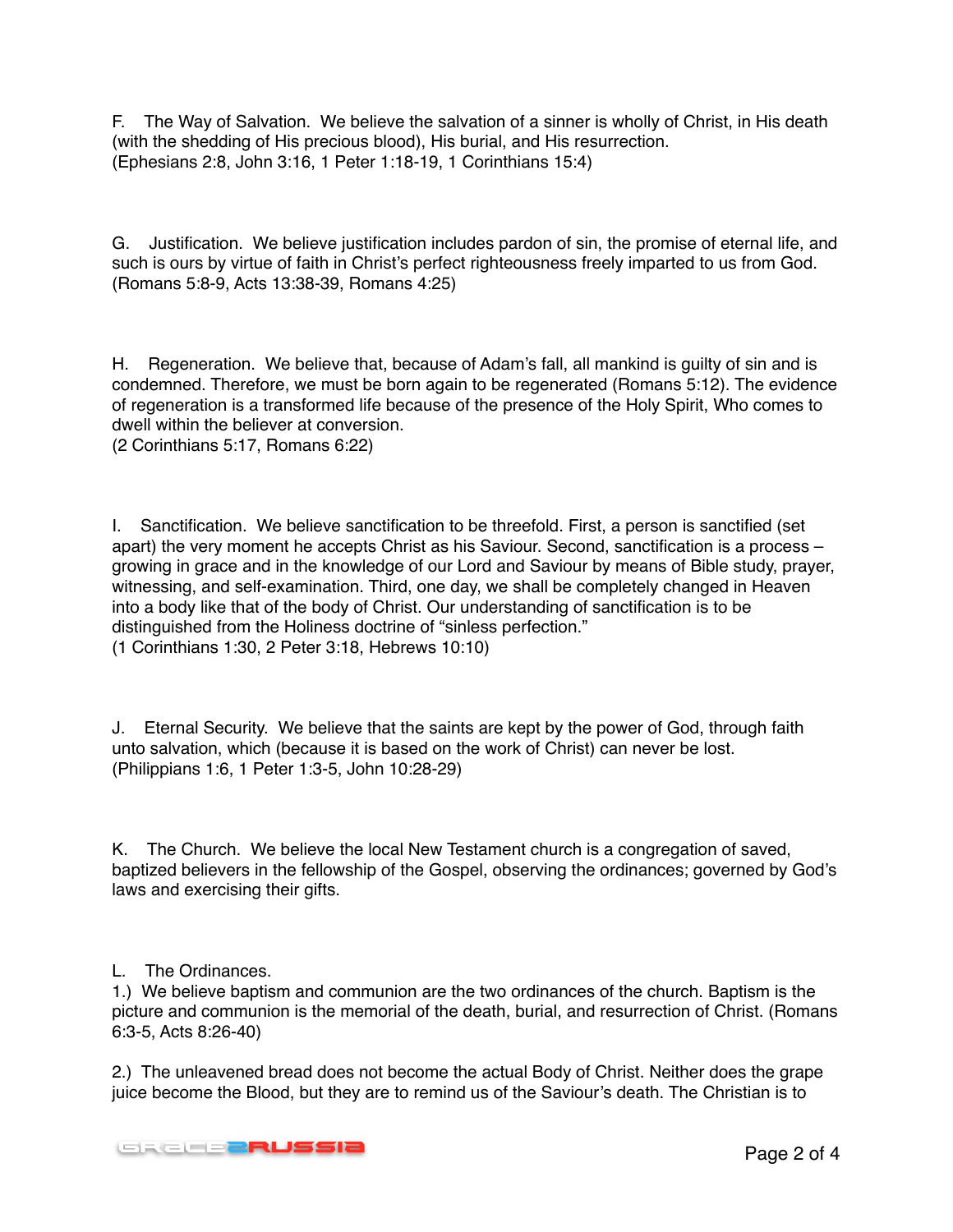examine himself before partaking and confessing his sins, understanding that those who partake in an unworthy manner will come under the chastening hand of a "loving Heavenly Father." Being unworthy is defined as an unwillingness to confess and forsake sin; counting the sin more precious than the sacrifice of Christ on their behalf.

M. The Lord's Day. We believe that the first day of the week (Sunday) is the Lord's Day and it is to be used in service and praise to His glory. (Acts 20:7, Hebrews 10:25)

N. Civil Government. We believe that the civil government is of Divine appointment for the interests of good order of human society; and magistrates are to be prayed for, conscientiously honored, obeyed; except in things opposed to the will of our Lord Jesus Christ. (Romans 13:1-7, Acts 5:29)

O. The Lord's Return. We believe in the second coming of our Lord Jesus Christ. His return will be in two parts. Christ will return in the clouds prior to the Tribulation in order to receive the saved. He will return after the Tribulation with His saints to establish His kingdom on earth. We believe His coming to be personal, pre-millennial, pre-Tribulational, and imminent. (Acts 1:10-11, 1 Thessalonians 3:13-18, 1 Corinthians 15:51-58, Revelation 20:6)

P. Satan. We believe in the reality and personality of Satan. He is the prince of the power of the air and ruler of the world. (Matthew 4:11, Revelation 20:10, 1 Peter 5:8)

Q. Eternity. We believe in the bodily resurrection of the saved and the unsaved; the saved to the blessedness in Heaven, and the unsaved to the everlasting punishment of Hell. (Revelation 20:15, Revelation 21, John 14:1-3)

## R. The Family.

1.) We believe marriage was ordained by God as one male and one female becoming one flesh. We believe it was God's design that a man and woman enter the marriage union for life. (Genesis 2:18-25, Matthew 19:3-9, Romans 7:2, Ephesians 5:22-32)

2.) We believe God has provided for intimate sexual relations between man and woman within the covenant of marriage. Sexual relations outside the bonds of marriage, including